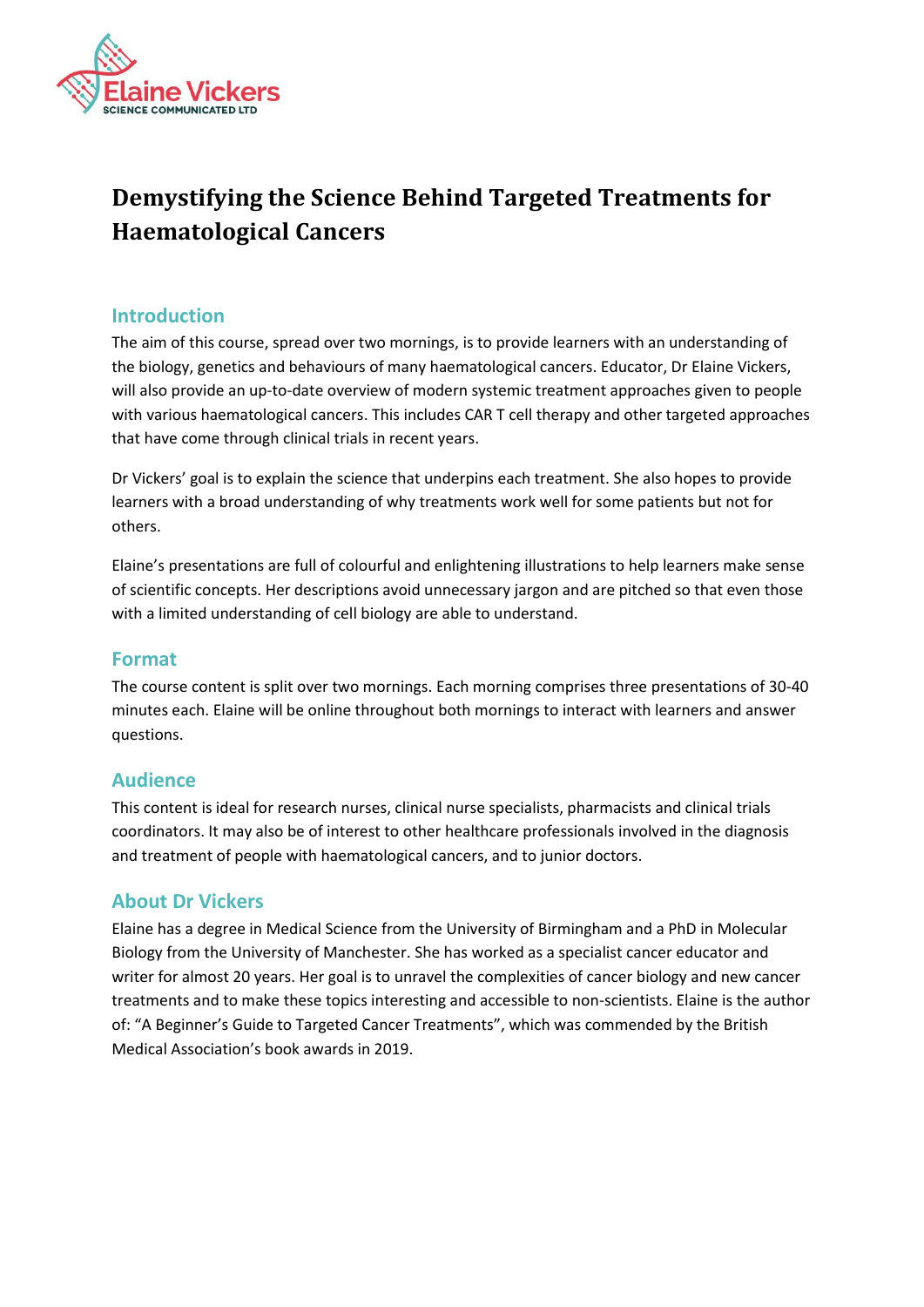

# **Morning 1: Description**

This morning Elaine introduces the biology and genetics of haematological cancers. She also describes the basic principles that underlie many forms of treatment, such as antibody-based therapies, small molecules and cell-based treatments. This content provides an ideal starting point for day 2, in which Elaine delves into specific treatments for many different blood cancer types.

# **Programme**

#### **Session 1 – Biology and genetics of haematological cancers**

- Cell of origin of different cancer types
- Types of DNA damage in haematological cancers
- Consequences of common chromosome translocations and other mutations
- Understanding the incidence of blood cancers in infants and children

#### **LIVE Q&A**

#### **Session 2 – Unique properties of haematological cancers**

- Why most haematological cancers are derived from B cells
- Important features of B cell cancers: indolent vs. aggressive, TP53-mutated, IgHV mutated, B cell receptor signalling pathway activation
- Importance of cell surface proteins and signalling pathways as the targets of treatment across various haematological cancers
- Other targets: cell metabolism, epigenetics, cell survival, the immune microenvironment

#### **LIVE Q&A**

#### **Session 3 – Overview of treatment approaches**

• Types of targeted cancer treatment and their mechanisms of action: monoclonal antibodies, conjugated antibodies, BiTEs & bi-specific antibodies, small molecules, cell-based therapies

#### **LIVE Q&A**